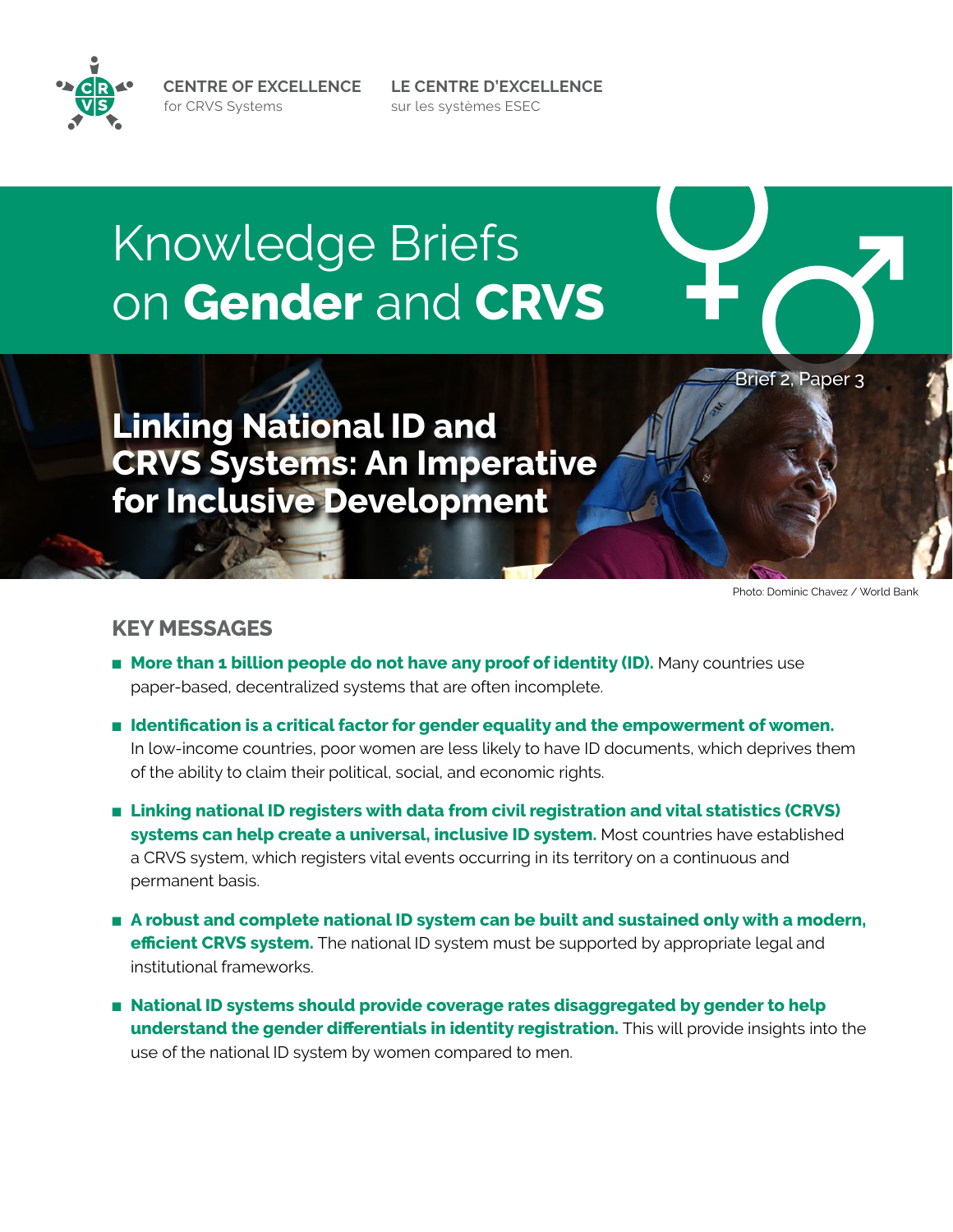

# **INTRODUCTION**

More than 1 billion people worldwide do not have an official proof of identity (ID), which means they cannot prove who they are. This creates serious barriers in accessing health, education, and other social services. Providing officially recognizable ID to every resident is fundamental to achieving a number of the United Nations' Sustainable Development Goals (SDGs) and targets. If these goals and targets are to be achieved by 2030, countries need to redouble their efforts to meet the SDG target 16.9 on "legal identity for all, including birth registration."

## **The importance of legal identity**

Although, there is no universally acceptable and applied definition, it is widely recognized that legal identity (**[González López et al. 2013](https://www.oecd-ilibrary.org/docserver/ba046677-en.pdf?expires=1559663719&id=id&accname=guest&checksum=C52DCE6118900B0255C55FDB6BB8441B)**):

- $\blacksquare$  is inherently valuable as a human rights instrument;
- helps every person prove her or his legal existence before the law; and
- unlocks access to basic services.

Following the principle of human rights and the right to basic services, legal identity should be provided to all of a country's residents regardless of citizenship status. Several countries provide separate ID documents to distinguish between citizens and non-citizens. Countries must boost their efforts to establish and maintain systems that provide ID to all residents within the context of their respective legal, official, and administrative requirements.

In 2018, 177 out of 198 countries had established some form of identification system (**[World](http://documents.worldbank.org/curated/en/953621531854471275/Global-ID-Coverage-by-the-Numbers-Insights-from-the-ID4D-Findex-Survey.pdf)  [Bank Group 2018](http://documents.worldbank.org/curated/en/953621531854471275/Global-ID-Coverage-by-the-Numbers-Insights-from-the-ID4D-Findex-Survey.pdf)**). These systems provide ID credentials, such as birth certificates and ID cards, and assign unique numbers that residents or citizens can use to access social and financial services.

In countries with no established form of ID system or where systems provide insufficient coverage, documents such as voter cards, passports, and tax identification cards are widely used as alternative ID credentials. For example:

- In Guinea and the Democratic Republic of Congo, which have no nationally established ID system and incomplete CRVS systems, citizens use paper-based voter identification cards as ID documents.
- In Ethiopia, ID cards are issued by local administrative offices (kebele) based on the family registers they maintain. These cards, issued to people 18 and older, include information on residence in a particular kebele and are widely used to prove identity and access basic services across the country.

This type of ID system excludes non-citizens and only covers people over a certain age. Many countries use paper-based, decentralized systems that are often incomplete, which could result in people possessing more than one ID document.

# **The impact of legal identity on gender equality**

A number of countries focus their ID registration on men and people of a specific income, excluding women and the poor. Although the global gender gap in identity coverage is less than 2% (on average) between men and women in low-income countries, the gender gap among unregistered populations is much larger (**[World](http://documents.worldbank.org/curated/en/953621531854471275/Global-ID-Coverage-by-the-Numbers-Insights-from-the-ID4D-Findex-Survey.pdf)  [Bank Group 2018](http://documents.worldbank.org/curated/en/953621531854471275/Global-ID-Coverage-by-the-Numbers-Insights-from-the-ID4D-Findex-Survey.pdf)**). In addition:

- Close to 40% of the eligible population in low‑income countries has no ID document.
- 45% of women surveyed in low-income countries do not have an ID document, compared to 30% of men.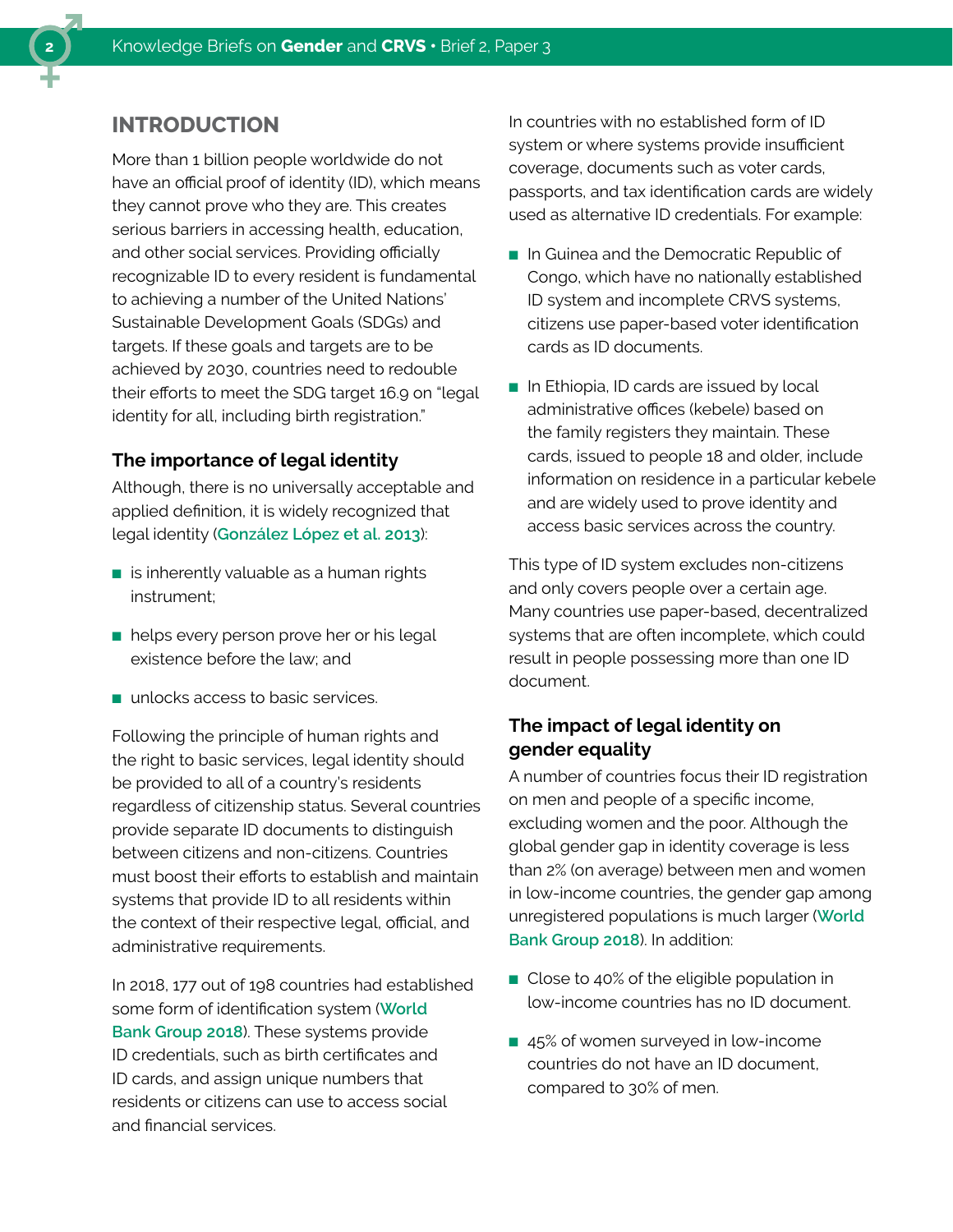■ 45% of the poorest 20% lack a proof of identity in these countries, compared to 28% of the richest 20%.

In low-income countries, poor women are less likely to have ID documents, which deprives them of their political, social, and economic rights.

Identification is a critical factor for gender equality and the empowerment of women across multiple policy areas. Having a legal ID helps women access social and economic opportunities, broadens their scope of political participation, affects their decision-making power within the household, and raises their self-esteem.

Linking with CRVS systems can greatly contribute to creating a universal and inclusive ID system. This makes it easier to reach marginalized populations that often do not have ID. Lack of ID can affect women of different ages and social groups in different ways. For example, an older woman with no ID who lives alone could face significant economic hardship without family support. A woman with no ID may not be allowed to open a bank account, depriving her of the child support money she is entitled to receive as a mother.

# **LINKING ID SYSTEMS TO CRVS**

Ideally, a person's identity should begin at birth and end with death. However, the mandatory age to issue national ID is 16 to 18 years in 51 out of 76 low- and middle-income countries. (**[World](http://id4d.worldbank.org/global-dataset)  [Bank 2018](http://id4d.worldbank.org/global-dataset)**). In the majority of these countries, ID registration begins much later than birth. This not only affects delivery of child-related services, but also increases the risk of identity theft and fraud, particularly in countries with high child mortality and those with vulnerable borders.

Although there is currently no data available on the number of countries that have linked their ID systems to death registration, this is another critical deterrent to identity theft and fraud.

**Biographic information** is information collected at the time of birth registration that uniquely identifies a child at birth. It includes:

- Name
- Date of birth
- Parents' names, ID numbers, and place of birth

The measure of success for a national ID system is not limited to universal coverage, but also depends on the system's robustness and trustworthiness. This can be achieved by linking national ID systems with CRVS systems, either by integrating the two systems in an organic way, or by creating two functionally distinct but interoperable systems.

#### **Botswana's integrated system**

Botswana has successfully integrated its CRVS and national ID systems. Users can simultaneously enter a child's birth in the birth registration record and the national ID register. The number generated from the national ID register is used as a birth registration ID number and is printed on the birth certificate.

Before the age of 16, the birth certificate is used an ID credential. When children turn 16, they visit the national ID registration centre to provide biometric information and obtain a national ID card. Similarly, a dead person is automatically removed from the national ID register when a death registration has been completed. This is a perfect example of an interoperable system, where the national ID register is automatically updated in real-time.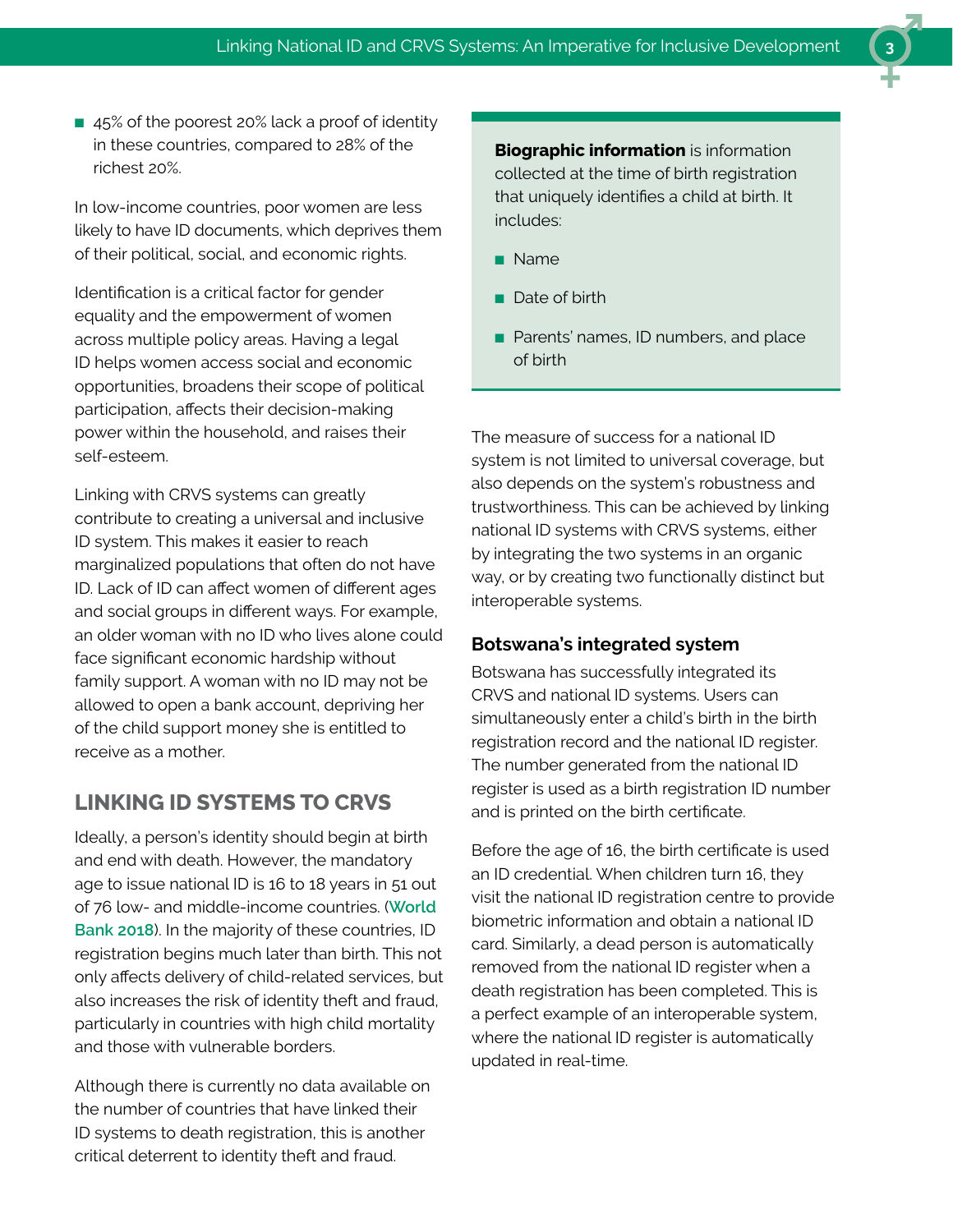#### **Creating universal, linked systems**

Each country's CRVS system legally provides for the registration of vital events occurring within its territory on a continuous and permanent basis. A CRVS system is therefore universal, as it covers events related to all populations residing in the country. This includes non-citizens, refugees, and other disadvantaged populations. When linked, a CRVS system can greatly contribute to creating a universal and inclusive ID system.

A well-functioning CRVS system also allows for an event to be registered only once. For example, registering a child's information at birth with a birth serial number provides unique, reliable identification. Although this helps ensure security, the approach can be further strengthened by using digitally maintained ID systems to collect children's biometric information once they reach a certain age, such as at adulthood. Death registration information from a CRVS system can also be used to update the ID register when a person dies.

CRVS registers and the documents that are extracted from them, such as birth certificates, have legal sanctity. Therefore, a CRVS system is not only the foundation of an inclusive, robust, and trustworthy national ID system, but is also the first step towards providing people with a legal and secure identity. An individual ID system should be considered a logical extension of a CRVS system, which is the only mechanism that provides registration, identification, and statistical functions for the entire life course (**[AbouZahr 2015](https://www.thelancet.com/pdfs/journals/lancet/PIIS0140-6736(15)60173-8.pdf)**).

### **Reducing duplication and multiple identities**

Building an ID system as described above can help eliminate multiple functional identities, or credentials issued by different government departments or agencies, for voting, paying

taxes, or accessing social benefits. Further, data on target beneficiaries from a complete and reliable ID register can be shared with select departments or agencies to ensure the efficient and inclusive delivery of social and economic services at different levels of administration.

Finally, a government may choose to update its ID system using a CRVS system, given its continuous and permanent nature and overall cost effectiveness. Once built, a CRVS system is inexpensive to maintain. According to estimates developed by the World Bank for their CRVS Scaling Up Investment Plan, the recurring cost of maintenance was \$0.50 per capita (**[World Bank](http://www.worldbank.org/content/dam/Worldbank/document/HDN/Health/CRVS%20Scaling-up%20plan%20final%205-28-14web.pdf)  [2014](http://www.worldbank.org/content/dam/Worldbank/document/HDN/Health/CRVS%20Scaling-up%20plan%20final%205-28-14web.pdf)**).

Almost all countries have an established CRVS system, although each operates at different levels of maturity. It is therefore difficult for a government to justify building another system to update an ID register when existing CRVS systems already provide the necessary basic information in a continuous, permanent, and inexpensive way.

## **Conceptual framework for linking national ID and CRVS systems**

The linking mechanism between national ID and CRVS systems varies between countries and depends on three main factors (**[World Bank](http://id4d.worldbank.org/global-dataset)  [2018](http://id4d.worldbank.org/global-dataset)**):

- **Scope of population coverage**—Some countries cover the entire population (also known as national population registers), while others set a predetermined age threshold (for example, 15 years).
- **Organization**—Some countries maintain and update a single ID register at the national level, while others, like Ethiopia, have a decentralized ID system.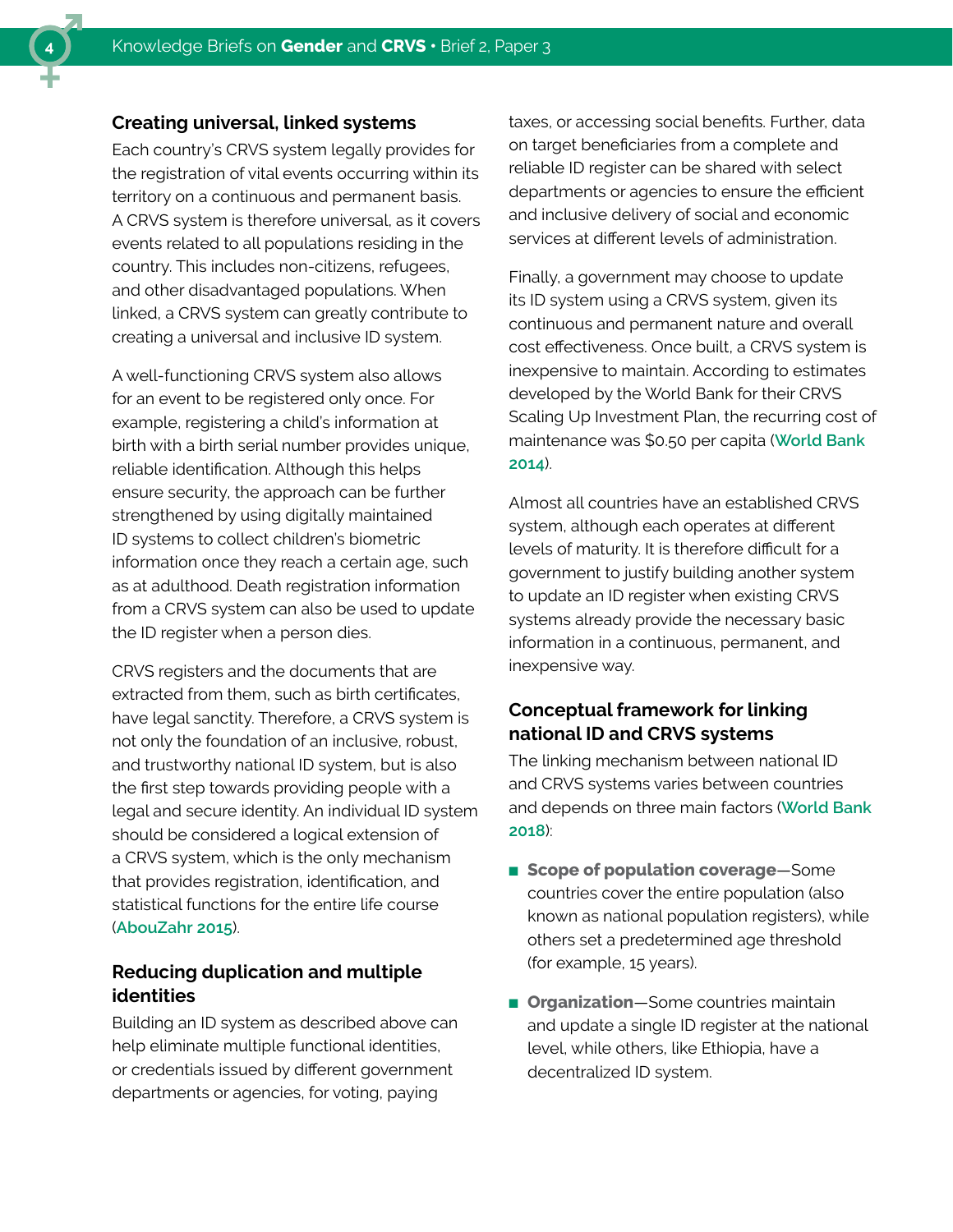■ **Digitization**—77 of the 84 low- and middleincome countries maintain a national ID system, with 68 of them using a digital platform. The mandatory age for national ID for 54 of the 68 digitized systems is 15 years and older.

Various countries have adopted different approaches and business processes to successfully link their CRVS and national ID systems. Figure 1 below offers a visual representation of a national ID system as a water tank with inlet and outlet taps used to update information on births and deaths. In the interest of completeness, national ID systems should also include people migrating in and out of the country.<sup>1</sup>

### **Figure 1: Visual representation of a national ID system with update mechanisms**



Source: Author's compilation

Although the diagram depicts two systems that are digitally linked, these flows may be intermittent in countries where the CRVS data is entered offline.

A few countries such as Botswana, Thailand, Kyrgyzstan, and Peru have successfully linked their CRVS registers and national ID registers in an organic way based on interoperable digital platforms. Therefore, the inlet and outlet taps in these countries, as shown in the figure above, are kept permanently open to allow updating of the national ID register in real-time.

In contrast, birth registration is offline and optional in India's Aadhaar system, and there is no mechanism for removing the dead from the database. Therefore, it falls short on 2 out of the 3 tests of robustness – namely security and accuracy. The Aadhaar system is also vulnerable to potential fraudulent use, such as direct cash transfers that are made into the bank accounts of people who have died.

# **BUILDING AND OPERATING AN INTEGRATED NATIONAL ID SYSTEM**

Merely linking an ID system with a CRVS system doesn't guarantee that it will be robust and inclusive in all situations. There are other issues and challenges that need to be recognized and addressed. First, the CRVS system itself has to be complete, accurate, and efficient. Second, the business processes adopted in linking these two systems must be efficiently supported by adequate human resources, digitization and ICT infrastructure, institutional mechanisms, and legal frameworks.

Although an integrated national ID system may seem intuitive, it can be extremely complex to build. Countries seeking to develop this type of system must decide how to take stock of the existing population (filling the tank for the first time), and when to update the register (opening the inlet and outlet taps, as per Figure 1 above).

Although there is no global consensus on these issues, country case studies are more readily available. However, these case studies focus mostly on the status of integrated national ID systems, their completeness, and operating issues and challenges. There is still little information on how these systems were built in the first place.

<sup>1</sup> The discussion on the possible ways to link national ID systems and immigration services, and the related challenges and issues, are beyond the scope of this paper.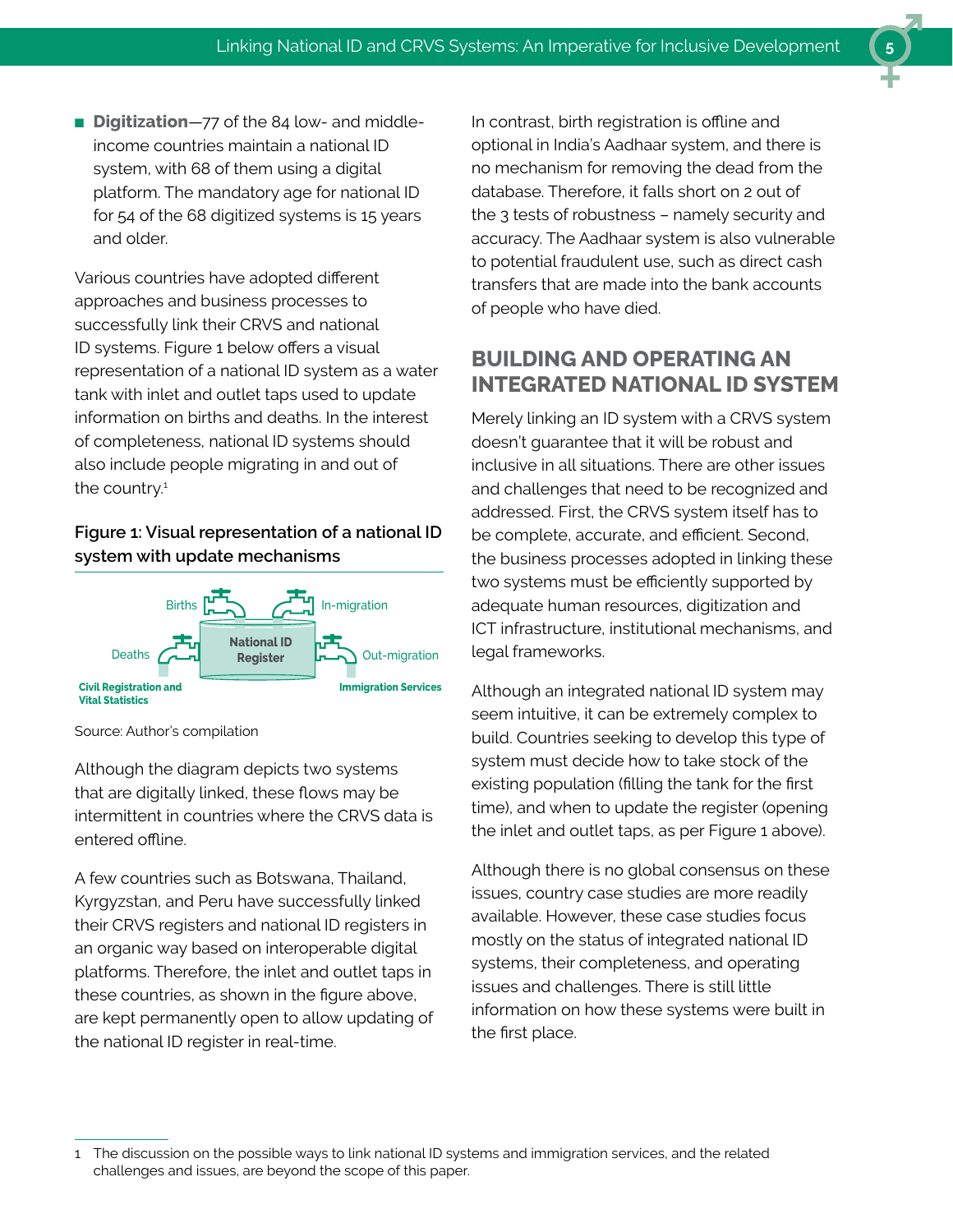

Countries can use one of two strategies to build their initial national ID register:

- Use existing databases
- Register the eligible population through mass registration

There are pros and cons to each approach, and each has its own complexity.

#### **Extracting data from existing databases**

Generally, governments can build their national ID register by using data that already exists in voter ID databases or through a combination of other databases.

The voter ID database holds basic ID data, including biometric information (photograph and fingerprint) for each registered voter. These are also usually required for a national ID register. Bangladesh and Malawi are examples of countries that have used voter ID registers to build their initial national ID register.



Photo: Simone D. McCourtie / World Bank

There are, however, limitations to using a voter ID database:

- **Lifespan**—Voter ID databases are prepared with the specific purpose of accurately identifying voters during an election. As a result, they have a short lifespan.
- **Representation**—Voter registration is limited to people aged 18 and over (or in some countries, aged 16 and over). If a country decides to use the voter register as a starting point for a national ID register for its entire population, it will have to introduce a one-time registration process to register the remainder of the population (children aged 0 to 17 years) immediately after the election exercise is completed. This information will be combined with data from the existing voter ID register to build the baseline stock of population.
- **Inclusivity**—Voter registration is voluntary and is limited to citizens of a country. Therefore, using a voter ID database to build the initial database will automatically exclude non‑citizens. A separate exercise will need to be undertaken to make sure that non-citizens and those left out are included in the integrated national ID database.
- **Eligibility**—Voter registration is allowed only with proof of ID, such as a birth certificate, to prove age and citizenship by birth. This is disadvantageous to women, particularly in countries where the birth registration levels are very low. In Burkina Faso, for example, a woman seeking to obtain a birth certificate needs two witnesses from the village or town where she was born to vouch for her birth in the country. This process involves physical travel and other associated costs. The situation can be even worse in countries that are in conflict, where the movement of people into conflict zones is restricted.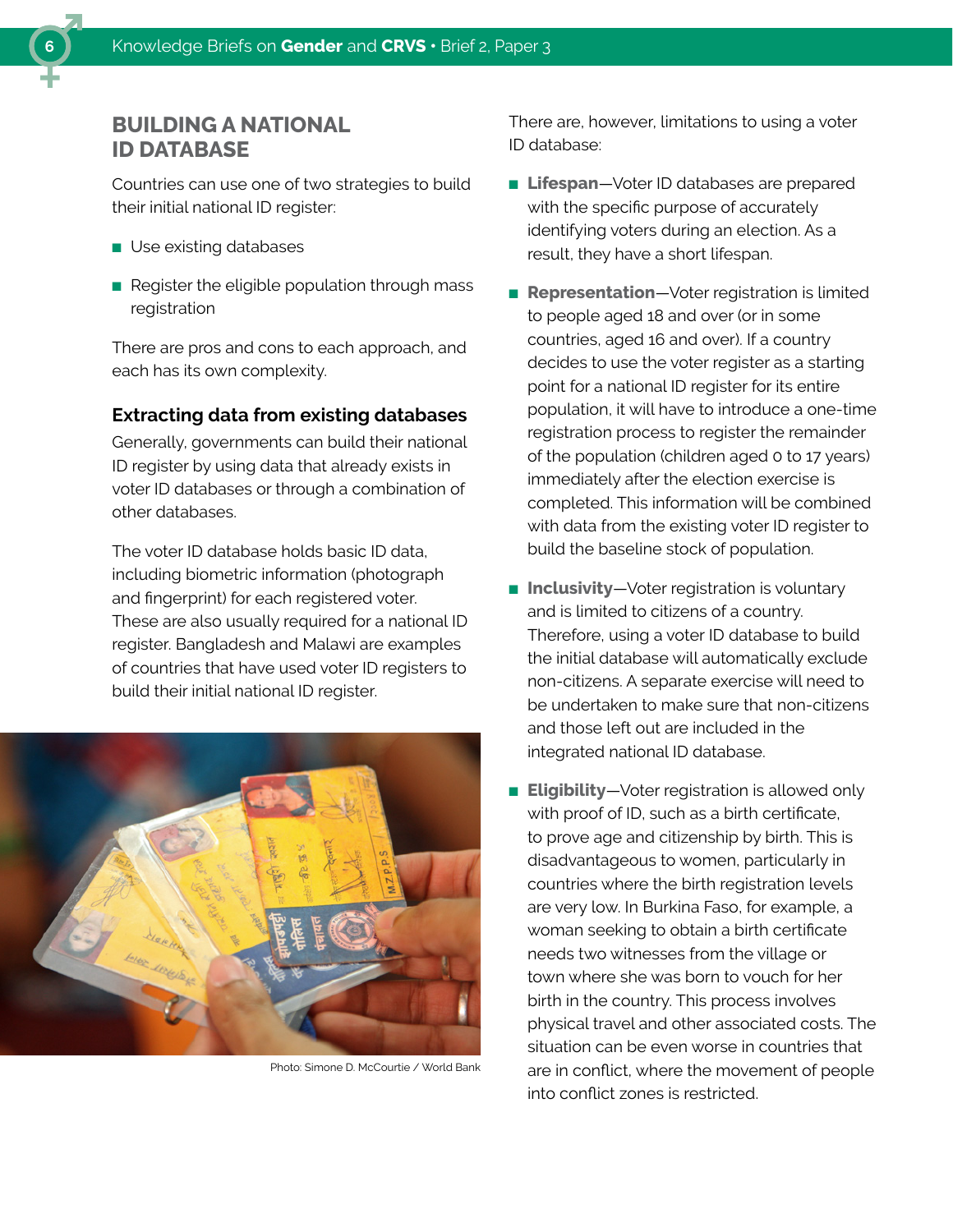Finally, using a voter register to build the initial integrated national ID database can pose practical challenges for countries, given its exclusionary nature and the complex additional undertakings required to create a complete and robust database of the resident population.

Other types of existing databases that countries can use to build their initial national ID register are social service registries, taxpayer registries, or a combination of these.

When social registries are universal, they can act as a launching pad for development of the national ID system. Under a four-year Public Administration Modernization Project, the World Bank is supporting the Government of Djibouti to build and maintain an e-ID system. The initial database is being built through a mass enrolment campaign. They are also leveraging the work and data gathered by the National Social Security Fund and the national social registry of people. By the end of the project, the goal is to enroll half the population in the e-ID system, including women, who are significantly underrepresented.

On the other hand, using a taxpayer database to initialize a national ID register may not be inclusive. This is because taxpayers are predominantly male in low- and middle-income countries, and a significant proportion of women do not have formal employment.

Integrating different databases to produce an unduplicated list of people for a national ID register poses matching challenges, as these databases use different identifiers. In addition, the spelling of names is not uniform across registers.

## **Building a database through mass registration**

Another option is that governments can choose to build their initial national ID register through a one-time enrolment of the resident population. This is usually accomplished through a mass public campaign that encourages people to register at the nearest enrolment centre. There is usually a set timeframe so the exercise can be completed quickly.

Several countries have adopted this approach. For example:

- **Malawi**—Over a six-month period in 2017, 9.2 million Malawians aged 16 years and over were registered in the National Registration and Identification System and received ID cards.
- **India**—The country's Aadhaar system has an open-ended registration system with no closing date. The de-duplication process deployed at the time of registration ensures the uniqueness of data in the database.
- **Philippines**—Philippines is planning to adopt a phased approach to register the population. The registration process will begin by targeting 1 million beneficiaries of the government's Unconditional Cash Transfer (UCT) program. They will be the first ID documentation recipients. After this trial run, a full national ID registration will be rolled out to cover the entire population by 2023.

Despite best efforts, some people may not register for a variety of reasons, including access to registration centres. Countries may have to undertake more than one round of registration to capture people who have been missed.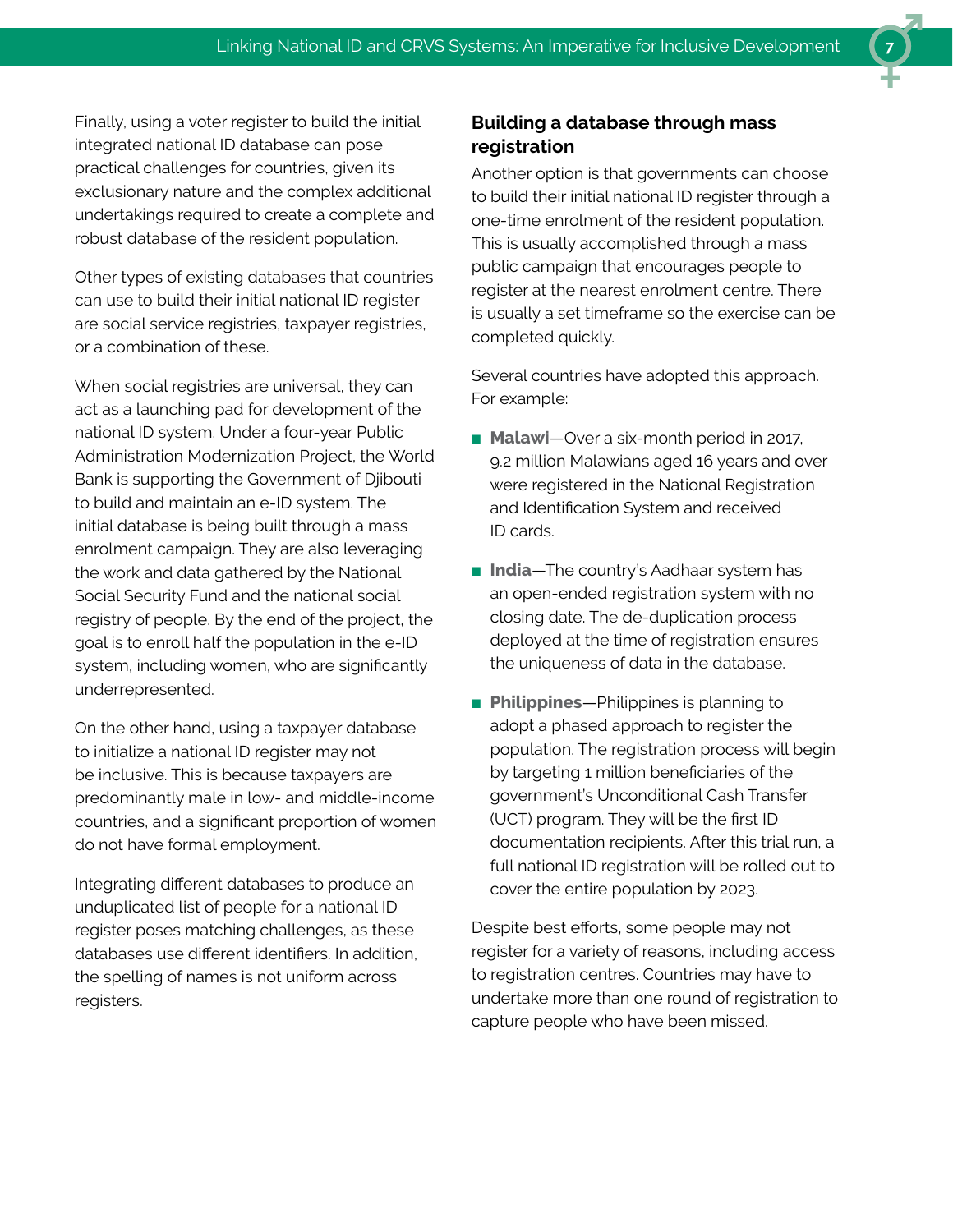Regardless of which process is used for the initial registration, there is a significant risk that older citizens may not be registered, as many of them may not have or may not be able to obtain the documents needed for enrolment, such as a birth certificate, marriage certificate, proof of address, or previously issued ID documents. In particular, older women tend to have lower rates of documentation, as they have not needed documents for most of their lives.

The newly enacted law on the Philippines Identity System requires married women who adopt the husband's surname, but present an ID document with their maiden name, to present their marriage certificate as proof. A large number of women may not have registered their marriages, particularly those who are poor, old, or who live in remote areas. Obtaining a certificate for a marriage that was solemnized in the past would be a lot to ask of a woman, and in some cases, may be impossible to obtain.

# **UPDATING THE NATIONAL ID REGISTER**

Once the national ID register has been created, it must be updated through a process of continuous registration to include new entrants and anyone who was missed during the building phase. A few considerations:

- **Real-time registration**—Countries that create their initial ID registers in real-time by deploying a de-duplication process at the time of registration must start updating the register immediately after the cut-off date. For example, Malawi started updating its initial register a day after the cut-off date for its mass registration exercise.
- **Phased-in systems**—Countries adopting a phased approach to creating the initial ID register may need to implement a similar approach when updating the database.

This can pose administrative challenges, particularly when the phases are based on population groups rather than administrative regions.

■ **Manual registration**—Countries that are unable to enroll citizens in the initial register in real-time due to poor information technology infrastructure or inadequate registration points must register people manually and follow up with offline data entry. In such cases, they must limit the time between these two exercises to minimize backlog and the possibility of exclusion.

One of the essential features of an integrated national ID system is to use birth and death registration records from the CRVS system. Countries often require that individuals present their birth certificate as proof of basic ID, date of birth, and place of birth to enroll in the national ID register. In most European countries, birth information and records are automatically transferred to update the national ID register in real-time.

#### **Challenges to updating systems**

In some cases, registration may be denied to people whose births have not been registered or who are unable to present a birth certificate. Lesotho and Brazil, for example, will only accept a birth certificate for registration in the national ID register. In these situations, people must register their birth and obtain a birth certificate, regardless of their age. This can be an arduous task for women and the elderly, in particular.

Countries with poor or incomplete registration levels may allow people to submit alternative documents if they do not have proof of birth registration. This ensures that individuals are not denied the opportunity to exercise their right to identity when they are unable to obtain a birth certificate.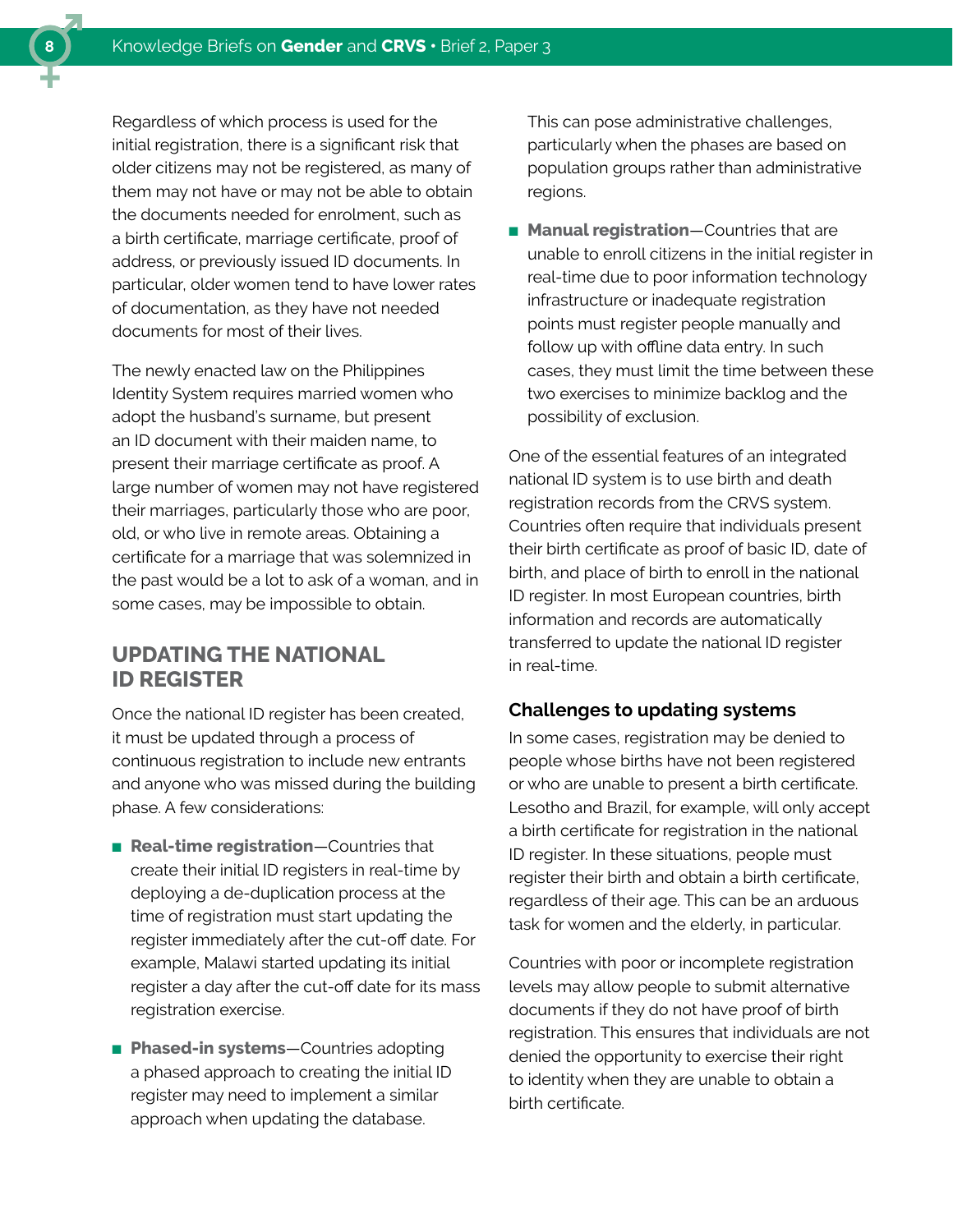Retiring identities based on information from death registration records from a CRVS system is an essential step to ensuring the robustness of a national ID system. With the exception of countries where a national ID is organically linked to civil registration and vital statistics at a systems level, national ID registers become inflated, inaccurate, and may even result in fraud.

Countries may depend on families to travel to national ID offices to report a death, which is highly unlikely. In most low- and middle‑income countries, levels of death registration are extremely low, and deaths are never flagged for deletion.

#### **Ensuring system success**

Currently, the most commonly used indicator to measure the successful implementation of a national ID system is coverage rate. This is defined as the number of residents registered in the national ID register as a percentage of the total resident population of the country.<sup>2</sup> The coverage rate calculated by countries that do

not have efficient systems to remove residents from national ID registers after their death would invariably have an upward bias. More data is needed to explore the extent of inflated records that have not been retired from the national ID register.

Some countries, such as Rwanda, update their national ID register based on records received directly from civil registration offices, rather than depending on voluntary reporting by families. These records are either transferred through offline electronic media (such as pen drives) or in hard copy, resulting in intermittent updates to the national ID register. In some countries, like Botswana and Sweden, these transfers are automatic and occur in real time.

Figure 2 presents scenarios to demonstrate the method used to integrate national ID systems using country examples. There is very little literature available on how national ID registers are updated using CRVS records. The scenarios are for illustration purposes only.

| <b>Country</b>    | <b>Digitized national ID</b><br>register: Population<br>coverage threshold<br>(from birth or later) | <b>CRVS system:</b><br><b>Manual or digitized</b> | <b>National ID update</b><br>method: Digital<br>transfer or manually<br>submit certificate |
|-------------------|-----------------------------------------------------------------------------------------------------|---------------------------------------------------|--------------------------------------------------------------------------------------------|
| Botswana, Sweden  | Since birth                                                                                         | Digitized                                         | Digital transfer                                                                           |
| India             | Since birth                                                                                         | Partially digitized                               | Submit certificate                                                                         |
| Malawi (proposed) | Later                                                                                               | Digitized                                         | Submit certificate                                                                         |
| Mozambique        | I ater                                                                                              | Manual                                            | Submit certificate                                                                         |

#### **Figure 2: Scenarios of linkages between CRVS and digitized national ID systems**

Source: Author's compilations

2 This paper presumes that the national ID register covers all resident populations and is not limited to citizens only.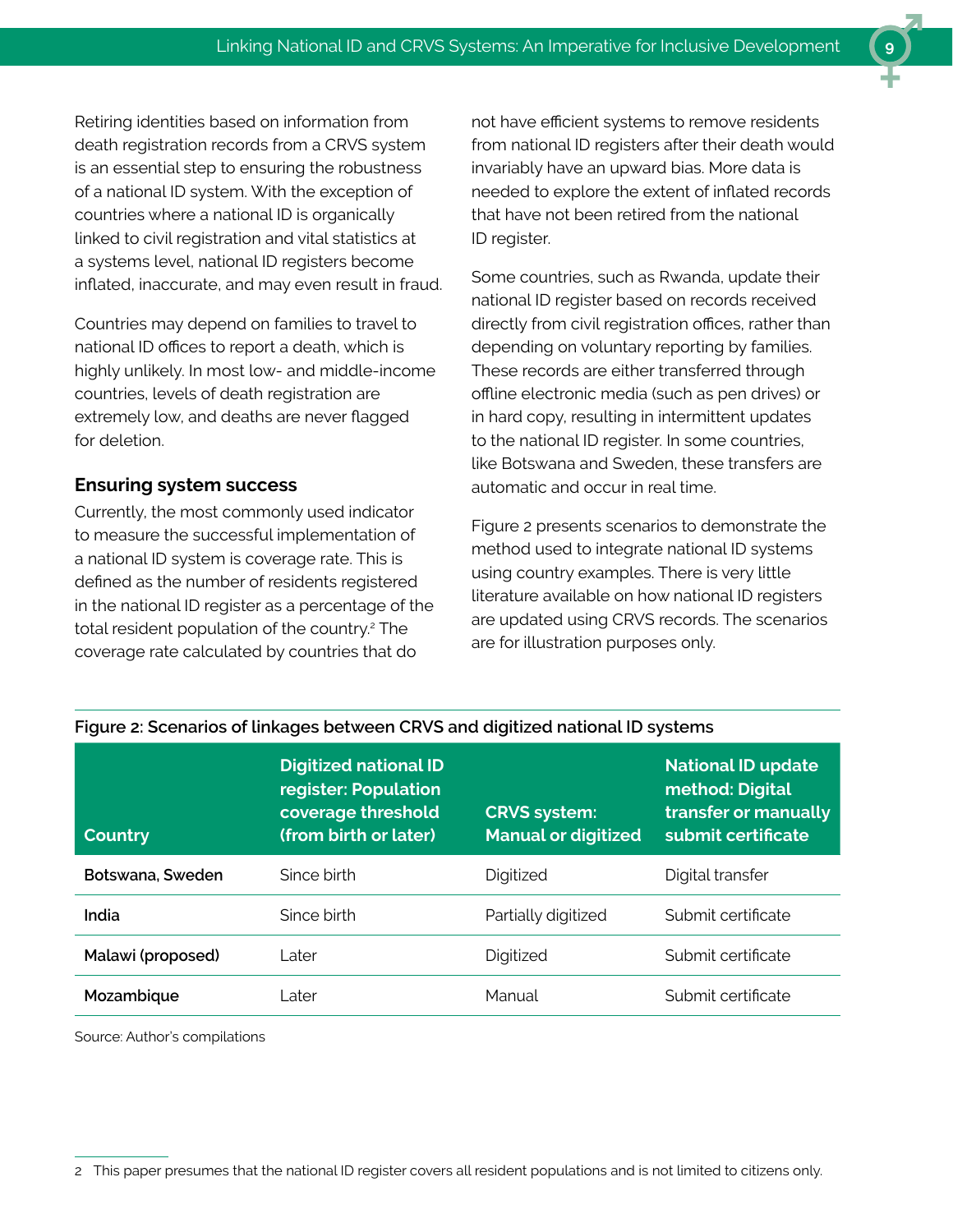# **A COMPLETE AND MODERN CRVS SYSTEM IS FUNDAMENTAL**

Even with a perfectly built digital ID register that is updated using CRVS records, countries with paper-based or inefficient digital systems and poor levels of birth and death registration will not be able to successfully build a robust and complete national ID system.

Further, in several countries, updates to the national ID register depend entirely on active reporting by families. This can result in very low reporting rates, particularly death registration. Therefore, the only way to maintain a complete, robust, and trustworthy national ID system is to establish an organic linkage between the CRVS and national ID systems by integrating them or making them interoperable at the individual record level. This is only possible when both CRVS and national ID systems are maintained on digital platforms. In most low- and middle-income countries, CRVS systems are paper-based, whereas national ID systems are electronically maintained using sophisticated technology and high levels of security.

Figure 3 illustrates the uneven pace of modernization of CRVS and national ID systems in most of the African countries used for this study. It is likely to be true for other regions as well.



Photo: Sarah Farhat / World Bank

**Figure 3: Use of technology for CRVS and national ID systems in selected African countries**

| Country         | <b>CRVS</b><br>records | <b>National</b><br><b>ID register</b><br>records |
|-----------------|------------------------|--------------------------------------------------|
| <b>Botswana</b> | Flectronic             | Flectronic                                       |
| Cameroon        | Paper                  | <b>Flectronic</b>                                |
| Chad            | Paper                  | Flectronic                                       |
| Cote d'Ivoire   | Paper                  | <b>Electronic</b>                                |
| Kenya           | Flectronic             | Flectronic                                       |
| Namibia         | Flectronic             | Flectronic                                       |
| Nigeria         | Flectronic             | Flectronic                                       |
| Madagascar      | Paper                  | Paper                                            |
| Morocco         | Paper                  | Flectronic                                       |
| Rwanda          | Paper                  | <b>Electronic</b>                                |
| Sierra Leone    | Paper                  | Flectronic                                       |
| Tanzania        | Paper                  | <b>Electronic</b>                                |
| Zambia          | <b>Flectronic</b>      | Paper                                            |

Source: Author's compilations

### **The need for complete registration of births and deaths**

The levels of birth and death registration in several countries are far from complete. In fact, they are highly deficient. In 2017, the percentage of children under age 5 whose births had been registered was as low as 40%. This contrasts with the global average of 70% (**[UNICEF 2017](https://www.unicef.org/sowc2017/)**). According to the 2018 Global SDG Report, 148 countries or areas worldwide had a 75% or more completion rate on death registration data. In sub-Saharan Africa, this was the case in only nine countries (**[United Nations 2018](https://www.un.org/development/desa/publications/the-sustainable-development-goals-report-2018.html)**). Further, gender biases in the CRVS system are likely to be reflected in the national ID system, making it less inclusive.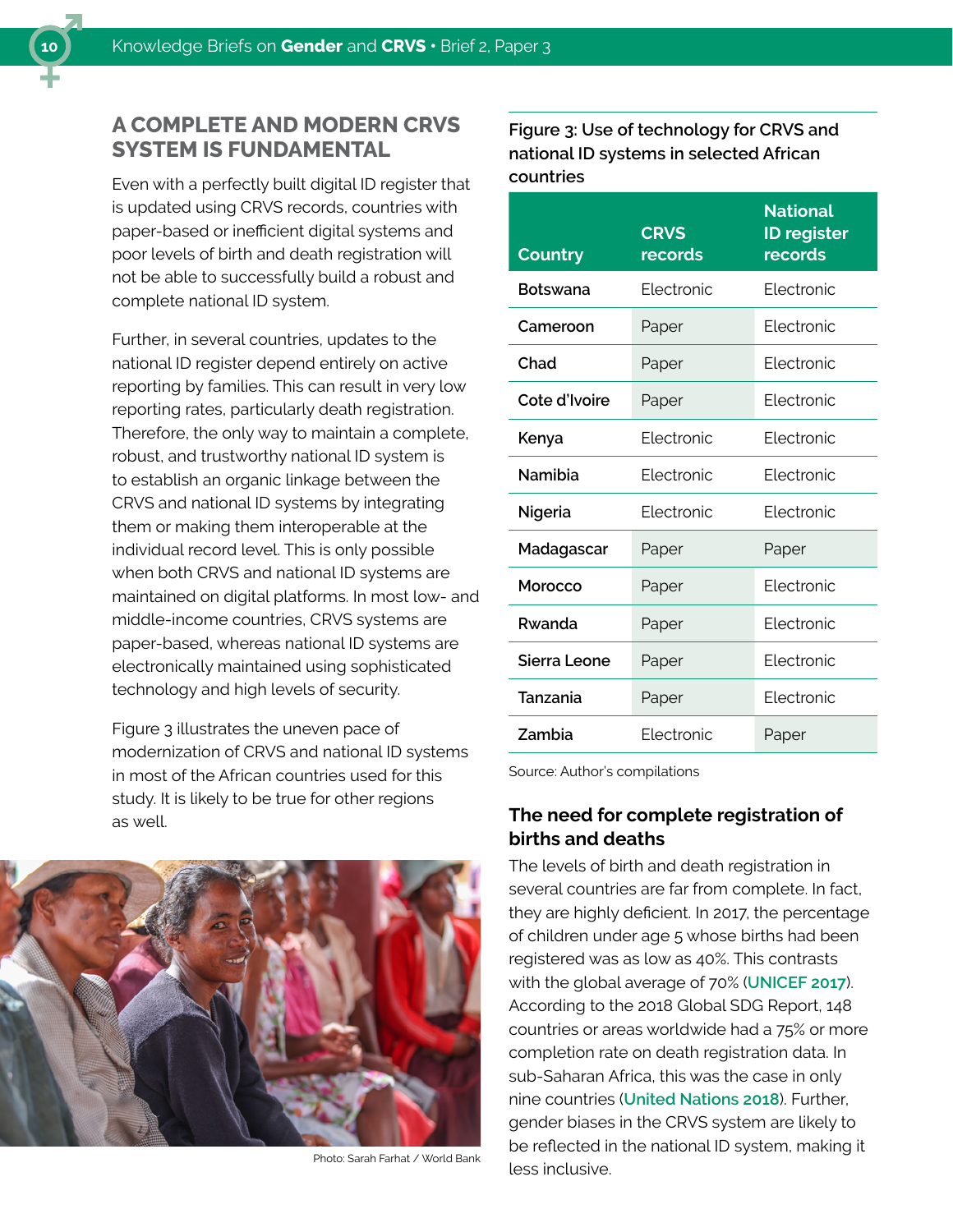Although there are only few steps involved in completing a registration and issuing a certificate, building a CRVS system is complex. There are several barriers to registration that countries must address and overcome in a more holistic and coordinated way.

Some of the common challenges to maintaining CRVS systems include:

- Lack of political commitment;
- Inappropriate business processes;
- Outdated legal frameworks;
- Lack of coordination and monitoring;
- Inadequate capacity;
- High cost of registration;
- Lack of demand;
- Lack of awareness among people; and
- Resource constraints.

Although this paper does not discuss these challenges detail, it is important to note that improving CRVS systems requires predictable and sustained funding for long- and short-term technical assistance and capacity building programs. This will allow countries to create efficient and complete CRVS systems, which will serve as the true foundation of a robust and comprehensive national ID system.

There is also a need for a more coordinated approach to funding CRVS systems, particularly in African countries. Although massive investments have been made to establish state-of-the-art national ID registers in recent years, there has been no equivalent support for CRVS systems. Countries are claiming success by showcasing their newly built national ID systems and sophisticated credentials. However, these successes will be short-lived unless immediate steps are taken to strengthen their CRVS systems. After all, only a modern and complete CRVS system can sustain a robust and complete national ID system.

#### **Statistics and monitoring**

Generating statistics from an integrated national ID system is often overlooked. A national ID register that covers a country's entire resident population can provide continuous data on population and vital statistics, disaggregated by gender, geography, and other criteria. In 2010, 18 countries in Europe had conducted their population census using population registers rather than traditional methods of census-taking (**[Valente and Paolo 2010](https://www.ined.fr/fichier/s_rubrique/19135/pesa467.en.pdf)**).

Countries that have established mechanisms to update address records of people moving within the country can compile data on internal migration. However, they may require specific legal clauses to use, produce, and publish statistics based on data collected in the national ID register. In implementing rules and regulations of the recently proclaimed *Philippines Identification System Act*, Philippines has made provisions for generating aggregate data or statistical summaries without reference to or identification of any specific individual. This is a good practice worth emulating.

It is important to regularly monitor the performance of an integrated national ID system using data collected by the register itself. For example:

- Gender disaggregated data on coverage rates can help understand the gender differentials in ID registration.
- The percentage of individuals who have obtained ID credentials compared to the number of people who have registered will highlight gaps or inefficiencies.
- Case statistics on authentication services provided by the national ID system can measure its effectiveness.
- A review of data disaggregated by gender will provide insights into women's use of the system compared to men.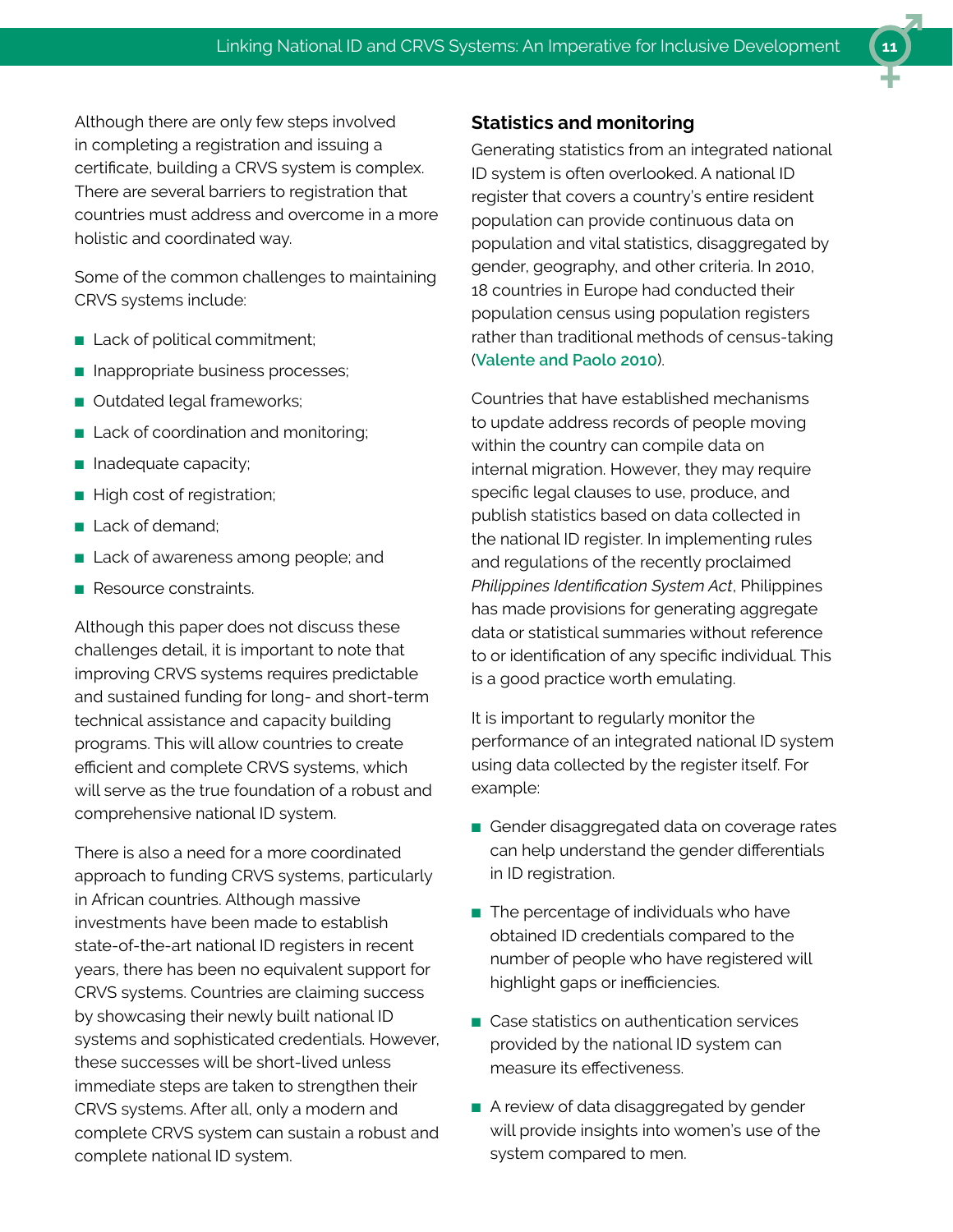

#### **Legal and institutional frameworks**

Legal and institutional frameworks are key to the efficient functioning of a country's national ID system.

#### *Legal frameworks*

Countries need an adequate legal framework to operate and regulate a modern national ID system. Governments must ensure that the process of information sharing respects individual rights and consents regarding the use of personal information.

In most countries, information maintained in CRVS registers is confidential and data sharing may be limited to the provision of government services. Although many countries have

established protocols for sharing information from registration records, not all countries that have built or are planning to build digital ID systems have made adequate legal provisions to deal with the collection and maintenance of electronic records. This exposes them to the risk of legal scrutiny. Any violation of privacy and confidentiality could jeopardize the system's integrity.

Although Botswana has one of the most modern integrated ID systems in Africa, it does not have any laws around the creation and maintenance of electronic records or any legal provisions for sharing data. When linking CRVS and national ID systems, there are a few potential legal scenarios, as outlined in Figure 4 below.

| Country example <sup>3</sup>                                     | <b>Legal structure</b>                                      | Linkage                                                                                                                                                                                  |
|------------------------------------------------------------------|-------------------------------------------------------------|------------------------------------------------------------------------------------------------------------------------------------------------------------------------------------------|
| Bangladesh, India                                                | Separate laws<br>governing CRVS and<br>national ID systems  | Birth certificate is required but optional for registration<br>in the national ID register. No provision for retiring<br>identities of the dead from the national ID register.           |
| Philippines                                                      | Separate laws<br>governing CRVS and<br>national ID systems  | Birth certificate is required but optional for registration<br>in the national ID register. Death certificate is required<br>to retire the ID of the dead from the national ID register. |
| Brazil, Lesotho                                                  | Separate laws<br>governing CRVS and<br>national ID systems  | Birth certificate is compulsory for registration in the<br>national ID register.                                                                                                         |
| Ethiopia                                                         | Integrated law<br>governing CRVS and<br>national ID systems | Transfer of records from CRVS authorities to national ID<br>authorities. No provision for electronic transfer.                                                                           |
| Uganda (from<br>any government<br>database), Kenya<br>(underway) | Integrated law<br>governing CRVS and<br>national ID systems | Auto-update of national ID records based on CRVS<br>records.                                                                                                                             |

#### **Figure 4: Legal provisions for linking CRVS and national ID systems – country scenarios**

Source: Author's compilations

<sup>3</sup> The country examples are limited, as legal documents are not easy to find. Sometimes, they are only available in the local language, which limits the scope of research.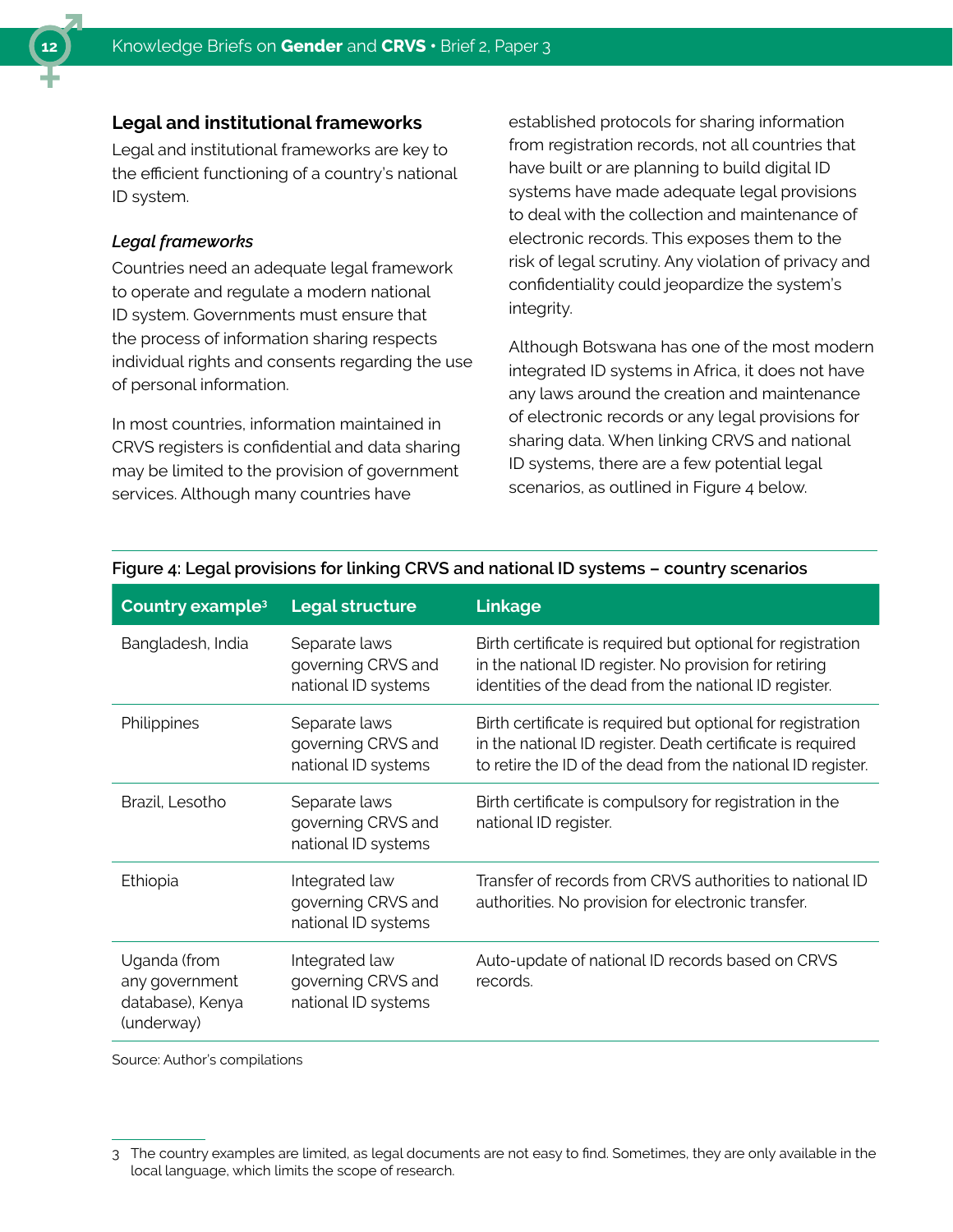The scenarios in the table above represent a range of common practices across countries. An integrated law that provides for automatic updates of the national ID register from CRVS records goes a long way towards ensuring that the national ID system will be complete and robust. Botswana has successfully implemented effective, real-time linkage between its two systems, despite having separate laws with no provisions for linkages between them.

#### *Institutional frameworks*

The institutional structures surrounding CRVS and national ID systems and the way they interact can affect the functional efficiency of the linking mechanisms between the two systems. In recent years, there has been an increasing trend to combine the CRVS and ID functions under one agency or within the same ministry. Ethiopia, Kenya, and Uganda are the latest examples of this trend. This reduces and even eliminates the need for coordination, which has proven to be one of the biggest bottlenecks in implementing an integrated ID system.

However, in some countries, the national ID and CRVS offices are housed in different ministries or in different departments within the same ministry. For example, according to the ID4D Global dataset (**[World Bank 2018](file:datacatalog.worldbank.org/dataset/identification-development-global-dataset)**):

- Of the 37 countries where the national ID system is housed in the Ministry of Interior or Home, 29 of those also house the CRVS system. In the other 8 countries, the CRVS system is housed in other ministries, namely the Ministry of Justice, Ministry of Health, and Ministry of Local Administration.
- In Tanzania, the CRVS agency is housed in the Ministry of Justice, while the National Identification Authority is an agency under the Ministry of Interior.
- Kenya's Ministry of Interior and Ethiopia's Ministry of Peace offices are housed in different departments or agencies, but within the same ministry.
- In some countries, the same agency implements both systems. For example, in Botswana, the Department of Civil and National Registration at the Ministry of Labour and Home Affairs is mandated to implement both systems.
- The Philippine Statistics Authority manages both systems and has the additional responsibility of compiling vital statistics based on civil registration data. The actual national ID and CRVS registration takes place in local centres and lower levels of administrations.

In countries where CRVS and national ID systems are housed in different ministries, local registration offices will invariably be separate and often in different areas. This can create significant coordination problems at the national and local levels, particularly when paper-based registration records must be transferred to national ID offices.

Countries that house both systems within the same agency use the same local office to provide both registration services, quite often through different client windows. This facilitates the linkage of records, even with paper-based CRVS systems.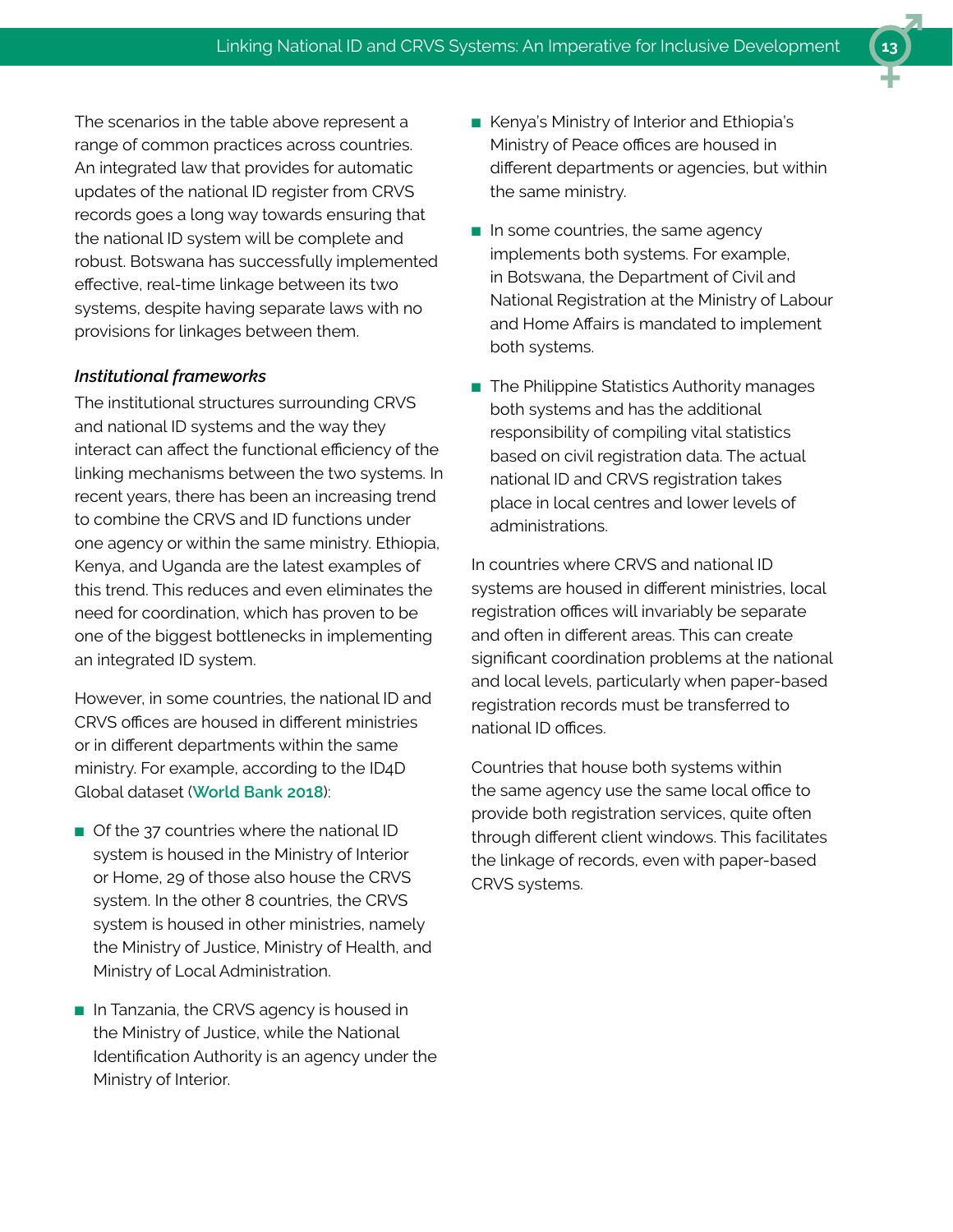# **RECOMMENDATIONS**

This paper highlights some of the main challenges in linking national ID and CRVS systems. Although recent and ongoing global and regional initiatives are yielding improvements to both systems, there is still much to do. To develop robust and complete national ID systems that are based on modern, complete, and efficient CRVS systems, governments and key stakeholders must:

- **Showcase the benefits**—Craft simple and appropriate messaging that highlights the benefits of establishing organic links between CRVS and national ID systems, as well as the importance of doing so for inclusive development and gender equality. Separate messaging should be crafted for the different types of clients, such as government policymakers, development partners, and the general public.
- **Use case studies**—Promote case study based practical research on the gender implications of building and implementing an inclusive, integrated national ID system.
- **Provide guidance**—Urgently provide more operational guidance for implementing a robust and complete integrated national ID system. This should cover the legal framework, management and operations, and business process for linking CRVS and national ID systems. It should also include provisions for the protection and privacy of data, advocacy, and communication. This guidance can be developed using countrybased practices and wider consultations with various stakeholders.
- **Offer expertise, training, and materials** Provide technical assistance and capacity building support to countries. This can be achieved by building a pool of regional experts to provide long-term technical assistance based on standard tools and operational guidance. This includes developing materials for online and in-person training, as well as train the trainer content. This material could be introduced as part of public administration curricula in academic institutions and in institutions that offer in-service training to civil servants.
- **Establish indicators**—Develop a set of appropriate indicators for monitoring and measuring the quantitative and qualitative aspects an integrated national ID system.
- **Set quidelines for statistics**—Develop guidelines on producing statistics from integrated national ID systems and encourage countries to make the necessary legal

provisions.

*This paper was authored by Raj Gautam Mitra, an independent consultant on Civil Registration and Vital Statistics (CRVS) Systems. It is part of the Knowledge Brief Series on Gender and CRVS developed by the Centre of Excellence for CRVS Systems, in partnership with Open Data Watch.* 

*This publication has been carried out with the financial and technical assistance of Canada's International Development Research Centre (IDRC). The views expressed herein do not necessarily represent those of IDRC or its Board of Governors.* 

*Suggested Citation: Mitra, Raj Gautam. 2019. Linking National ID and CRVS Systems: An Imperative for Inclusive Development. Knowledge Brief Series on Gender and CRVS. Centre of Excellence for Civil Registration and Vital Statistics (CRVS) Systems, International Development Research Centre, Ottawa, Ontario.* 

*© International Development Research Centre 2019*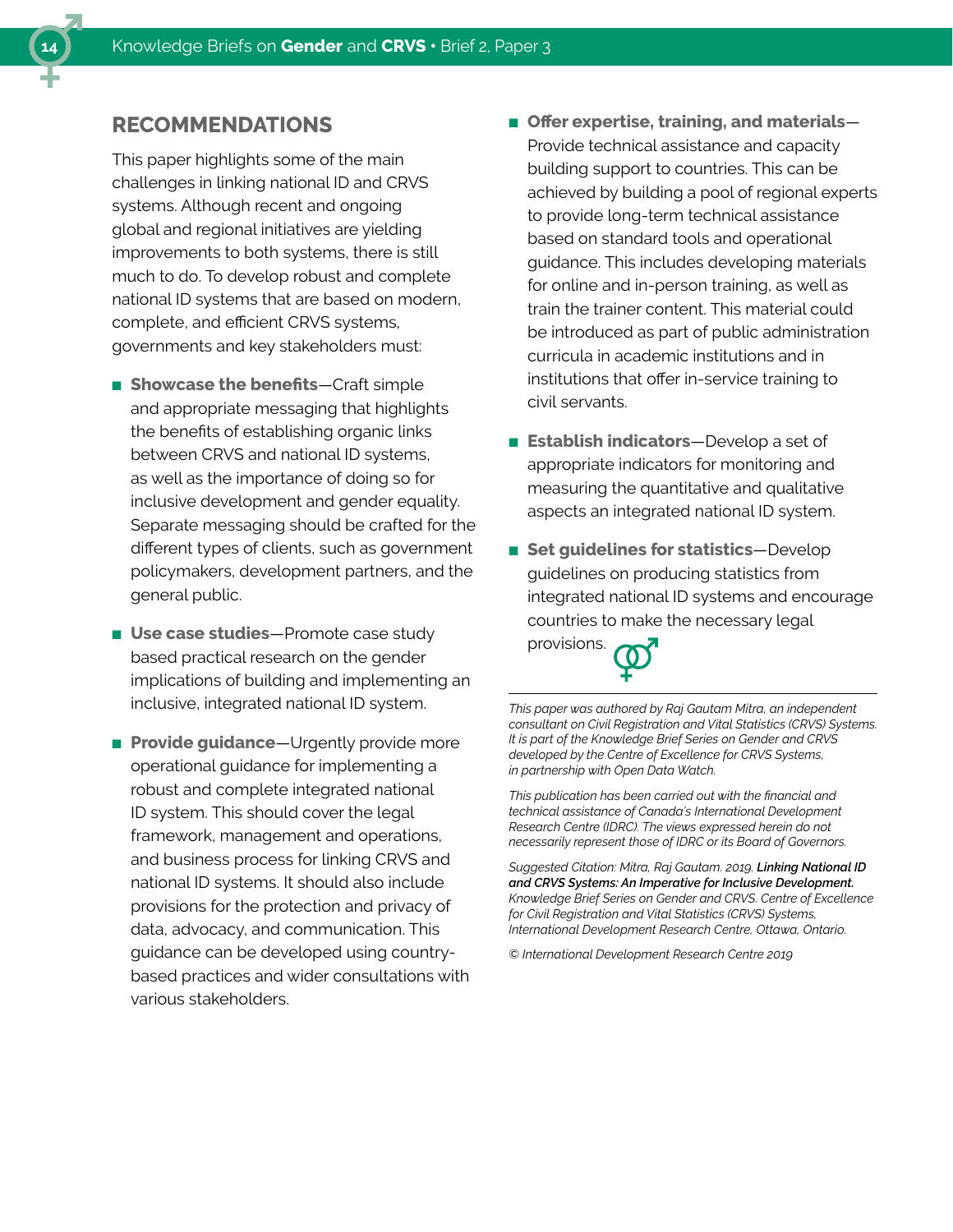### **REFERENCES**

AbouZahr, Carla et al. 2015. "Civil registration and vital statistics: progress in the data revolution for counting and accountability." *The Lancet.* Counting births and deaths series. **[thelancet.com/pdfs/](http://www.thelancet.com/pdfs/journals/lancet/PIIS0140-6736(15)60173-8.pdf) [journals/lancet/PIIS0140-6736\(15\)60173-8.pdf](http://www.thelancet.com/pdfs/journals/lancet/PIIS0140-6736(15)60173-8.pdf)**

Dahan, Mariana and Hanmer, Lucia. 2015. *The Identification for Development (ID4D) Agenda: Its Potential for Empowering Women and Girls – Background Paper.* World Bank **[documents.worldbank.org/curated/](http://documents.worldbank.org/curated/en/859071468190776482/pdf/99543-WP-P156810-PUBLIC-Box393205B.pdf) [en/859071468190776482/pdf/99543-WP-](http://documents.worldbank.org/curated/en/859071468190776482/pdf/99543-WP-P156810-PUBLIC-Box393205B.pdf)[P156810-PUBLIC-Box393205B.pdf](http://documents.worldbank.org/curated/en/859071468190776482/pdf/99543-WP-P156810-PUBLIC-Box393205B.pdf)**

González López, Lucia. et al. 2013. "Civil Registration, Human Rights, and Social Protection in Asia and the Pacific." *Asia Pacific Population Journal*. Volume 29, No. 1. **[oecd-ilibrary.org/docserver/ba046677-en.](http://www.oecd-ilibrary.org/docserver/ba046677-en.pdf?expires=1559663719&id=id&accname=guest&checksum=C52DCE6118900B0255C55FDB6BB8441B) [pdf?expires=1559663719&id=id&accname=](http://www.oecd-ilibrary.org/docserver/ba046677-en.pdf?expires=1559663719&id=id&accname=guest&checksum=C52DCE6118900B0255C55FDB6BB8441B) [guest&checksum=C52DCE6118900B0255C55FD](http://www.oecd-ilibrary.org/docserver/ba046677-en.pdf?expires=1559663719&id=id&accname=guest&checksum=C52DCE6118900B0255C55FDB6BB8441B) [B6BB8441B](http://www.oecd-ilibrary.org/docserver/ba046677-en.pdf?expires=1559663719&id=id&accname=guest&checksum=C52DCE6118900B0255C55FDB6BB8441B)**

Hunter, Wendy. 2018. "Identity Documents, Welfare Enhancement, and Group Empowerment in the Global South." *The Journal of Development Studies*. Volume 55, No. 3. **[tandfonline.com/doi/](https://www.tandfonline.com/doi/pdf/10.1080/00220388.2018.1451637?needAccess=true) [pdf/10.1080/00220388.2018.14516 37?need](https://www.tandfonline.com/doi/pdf/10.1080/00220388.2018.1451637?needAccess=true) [Access=true](https://www.tandfonline.com/doi/pdf/10.1080/00220388.2018.1451637?needAccess=true)**

Philippine Statistics Authority. 2018. *Implementing Rules and Regulations of Republic Act No. 11055, Otherwise Known as the 'Philippine Identification System Act.'* **[psa.gov.ph/system/files/kmcd/](https://psa.gov.ph/system/files/kmcd/IRR%20of%20the%20RA%2011055%20or%20PhilSys%20Law.pdf) [IRR%20of%20the%20RA%2011055%20or%20](https://psa.gov.ph/system/files/kmcd/IRR%20of%20the%20RA%2011055%20or%20PhilSys%20Law.pdf) [PhilSys%20Law.pdf](https://psa.gov.ph/system/files/kmcd/IRR%20of%20the%20RA%2011055%20or%20PhilSys%20Law.pdf)**

Republic of Uganda. 2015. *The Registration of Persons Act. Uganda.* **[ulii.org/system/files/](https://ulii.org/system/files/legislation/act/2015/4/Registration%20of%20Persons%20Act%202015.pdf) [legislation/act/2015/4/Registration%20of%20](https://ulii.org/system/files/legislation/act/2015/4/Registration%20of%20Persons%20Act%202015.pdf) [Persons%20Act%202015.pdf](https://ulii.org/system/files/legislation/act/2015/4/Registration%20of%20Persons%20Act%202015.pdf)**

UNICEF. 2017. *The State of the World's Children 2017. Children in a Digital World.* **[unicef.org/sowc2017/](https://www.unicef.org/sowc2017/)**

United Nations. 2018. *The Sustainable Development Goals Report 2018.***[un.org/development/desa/](https://www.un.org/development/desa/publications/the-sustainable-development-goals-report-2018.html) [publications/the-sustainable-development](https://www.un.org/development/desa/publications/the-sustainable-development-goals-report-2018.html)[goals-report-2018.html](https://www.un.org/development/desa/publications/the-sustainable-development-goals-report-2018.html)**

Valente, Paolo. 2010. *Census taking in Europe: how are populations counted in 2010? Population and Societies,* Number 467. **[ined.fr/fichier/s\\_](https://www.ined.fr/fichier/s_rubrique/19135/pesa467.en.pdf) [rubrique/19135/pesa467.en.pdf](https://www.ined.fr/fichier/s_rubrique/19135/pesa467.en.pdf)**

World Bank. 2018. *Global ID4D Dataset.*  **[datacatalog.worldbank.org/dataset/](https://datacatalog.worldbank.org/dataset/identification-development-global-dataset) [identification-development-global-dataset](https://datacatalog.worldbank.org/dataset/identification-development-global-dataset)**

World Bank. 2018. Public Administration Modernization Project, Diibouti. **[documents.worldbank.org/curated/](http://documents.worldbank.org/curated/en/826531523301322820/pdf/Djibouti-Public-Admin-PAD-PAD2604-04062018.pdf) [en/826531523301322820/pdf/Djibouti-Public-](http://documents.worldbank.org/curated/en/826531523301322820/pdf/Djibouti-Public-Admin-PAD-PAD2604-04062018.pdf)[Admin-PAD-PAD2604-04062018.pdf](http://documents.worldbank.org/curated/en/826531523301322820/pdf/Djibouti-Public-Admin-PAD-PAD2604-04062018.pdf)**

World Bank and World Health Organization. 2014. *Global Civil Registration and Vital Statistics: Scaling up Investment Plan 2015–2024.* **[worldbank.org/content/dam/Worldbank/](http://www.worldbank.org/content/dam/Worldbank/document/HDN/Health/CRVS%20Scaling-up%20plan%20final%205-28-14web.pdf) [document/HDN/Health/CRVS%20Scaling](http://www.worldbank.org/content/dam/Worldbank/document/HDN/Health/CRVS%20Scaling-up%20plan%20final%205-28-14web.pdf)[up%20plan%20final%205-28-14web.pdf](http://www.worldbank.org/content/dam/Worldbank/document/HDN/Health/CRVS%20Scaling-up%20plan%20final%205-28-14web.pdf)**

World Bank Group. 2018. "Global ID Coverage by the Numbers: Insights from the ID4D-Findex Survey." **[documents.worldbank.org/curated/](http://documents.worldbank.org/curated/en/953621531854471275/Global-ID-Coverage-by-the-Numbers-Insights-from-the-ID4D-Findex-Survey.pdf) [en/953621531854471275/Global-ID-Coverage](http://documents.worldbank.org/curated/en/953621531854471275/Global-ID-Coverage-by-the-Numbers-Insights-from-the-ID4D-Findex-Survey.pdf)[by-the-Numbers-Insights-from-the-ID4D-Findex-](http://documents.worldbank.org/curated/en/953621531854471275/Global-ID-Coverage-by-the-Numbers-Insights-from-the-ID4D-Findex-Survey.pdf)[Survey.pdf](http://documents.worldbank.org/curated/en/953621531854471275/Global-ID-Coverage-by-the-Numbers-Insights-from-the-ID4D-Findex-Survey.pdf)**

World Bank Group. 2018. *ID4D Annual Report.*  **[id4d.worldbank.org/sites/id4d.worldbank.org/](https://id4d.worldbank.org/sites/id4d.worldbank.org/files/2018_ID4D_Annual_Report.pdf) [files/2018\\_ID4D\\_Annual\\_Report.pdf](https://id4d.worldbank.org/sites/id4d.worldbank.org/files/2018_ID4D_Annual_Report.pdf)**

World Bank Group. 2017. *The State of Identification Systems in Africa: A Synthesis of Country Assessments.* **[documents.worldbank.org/curated/](http://documents.worldbank.org/curated/en/156111493234231522/pdf/114628-WP-68p-TheStateofIdentificationSystemsinAfricaASynthesisofIDDAssessments-PUBLIC.pdf) [en/156111493234231522/pdf/114628-WP-68p-Th](http://documents.worldbank.org/curated/en/156111493234231522/pdf/114628-WP-68p-TheStateofIdentificationSystemsinAfricaASynthesisofIDDAssessments-PUBLIC.pdf) [eStateofIdentificationSystemsinAfricaASynthesiso](http://documents.worldbank.org/curated/en/156111493234231522/pdf/114628-WP-68p-TheStateofIdentificationSystemsinAfricaASynthesisofIDDAssessments-PUBLIC.pdf) [fIDDAssessments-PUBLIC.pdf](http://documents.worldbank.org/curated/en/156111493234231522/pdf/114628-WP-68p-TheStateofIdentificationSystemsinAfricaASynthesisofIDDAssessments-PUBLIC.pdf)**

World Bank Group and Center for Global Development. 2017. *Principles on Identification For Sustainable Development: Toward the Digital Age.* **[documents.worldbank.org/curated/](http://documents.worldbank.org/curated/en/213581486378184357/pdf/Principles-on-identification-for-sustainable-development-toward-the-digital-age.pdf) [en/213581486378184357/pdf/Principles-on](http://documents.worldbank.org/curated/en/213581486378184357/pdf/Principles-on-identification-for-sustainable-development-toward-the-digital-age.pdf)[identification-for-sustainable-development](http://documents.worldbank.org/curated/en/213581486378184357/pdf/Principles-on-identification-for-sustainable-development-toward-the-digital-age.pdf)[toward-the-digital-age.pdf](http://documents.worldbank.org/curated/en/213581486378184357/pdf/Principles-on-identification-for-sustainable-development-toward-the-digital-age.pdf)**